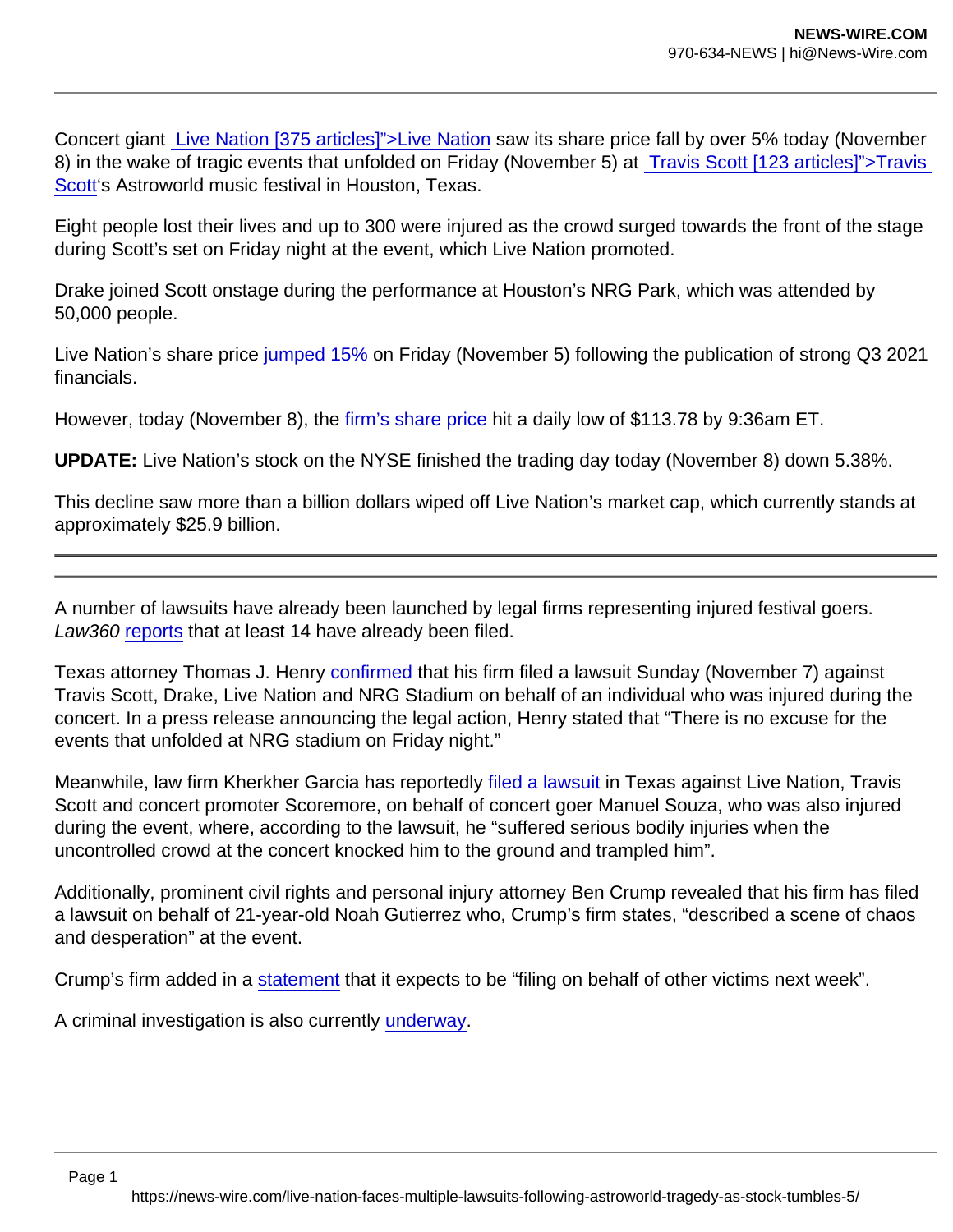"Heartbroken for those lost and impacted at Astroworld last night."

Live Nation

In a statement posted to social media on Saturday (November 6), Live Nation said: "Heartbroken for those lost and impacted at Astroworld last night.

"We will continue working to provide as much information and assistance as possible to the local authorities as they investigate the situation."

"My prayers go out to the families and all those impacted by what happened at Astroworld Festival."

Travis Scott

In his own [statement](https://twitter.com/trvisXX/status/1457018948109705217/photo/1) posted on social media on Saturday, Travis Scott said that he is "absolutely devastated by what took place last night".

Added Scott: "My prayers go out to the families and all those impacted by what happened at Astroworld Festival. Houston Police Department has my total support as they continue to look into the tragic loss of life.

"I am committed to working together with the Houston community to heal and support the families in need.

"Thank you to Houston PD, Fire Department and NRG Park for their immediate response and support. Love you all."

Explaining what happened at the event during a press conference [on Friday](https://www.billboard.com/articles/news/9656249/travis-scott-astroworld-tragedy-houston/), Houston Fire Department Chief Samuel Peña said that "the crowd began to compress toward the front of the stage and that caused some panic and started causing some injuries".

Added Peña: "People began to fall out and become unconscious and that created additional panic."

Amongst those who died in the crowd on Friday night were two teenagers, [a 14-year-old and a 16-year-old](https://variety.com/2021/music/news/astroworld-houston-officials-update-1235106512/)

.